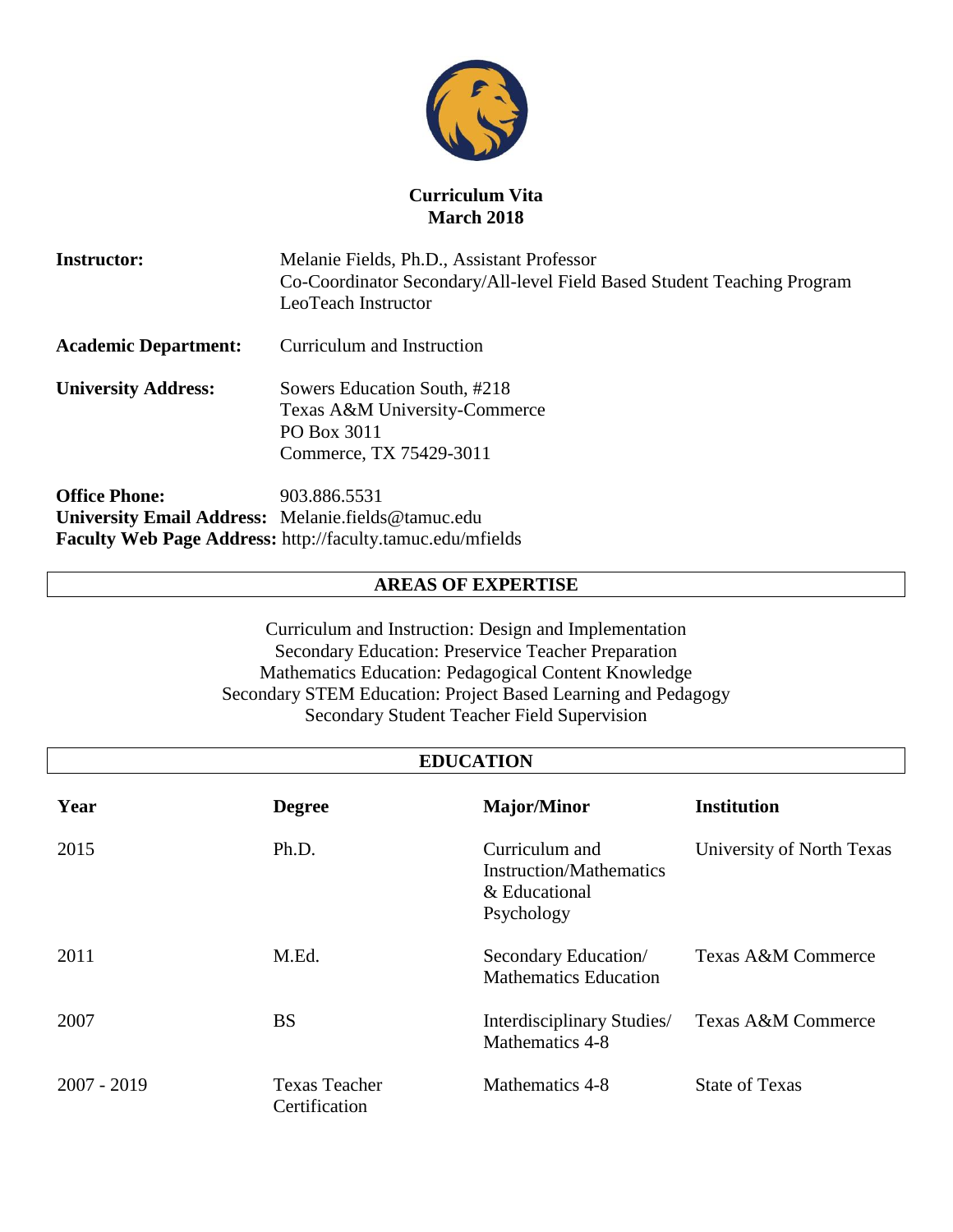# **PROFESSIONAL TEACHING EXPERIENCE**

| <b>Begin/End Year</b> | <b>Place of employment</b>    | <b>Position/Department</b>                               |
|-----------------------|-------------------------------|----------------------------------------------------------|
| $2015 -$              | Texas A&M University-Commerce | <b>Assistant Professor</b><br>Curriculum and Instruction |
| 2014-2015             | Texas A&M University-Commerce | Ad-Interim Instructor<br>Curriculum and Instruction      |
| 2011-2014             | University of North Texas     | Graduate Teaching Assistant/<br><b>Teach North Texas</b> |
| 2008-2011             | Princeton ISD                 | $6th$ grade mathematics teacher                          |
| 2007                  | Texas A&M Commerce            | Math Lab Tutor                                           |
| 2006-2007             | St Paul's Episcopal School    | Preschool Teacher                                        |

# **INSTRUCTIONAL ASSIGNMENTS**

| Texas A&M University-Commerce (2014-present) |              |               |                                             |
|----------------------------------------------|--------------|---------------|---------------------------------------------|
| Course<br>Title                              | Times Taught | # of Students | <b>Total Range</b><br>$(1-5, 1$ is highest) |
| <b>SED 300</b>                               | 3 times      | $14 - 24$     | $1.15 - 1.19$                               |

*The Teaching Profession:* The course provides prospective teachers with a beginning foundation for understanding learners, enhancing student achievement, and understanding the teaching environment. The course will emphasize the structure, organization, management, and governance of the American school system and current issues related to the teaching profession. The legal, ethical, and multicultural foundations of teaching will be discussed.

SED 330 4 times 7-26 1.03 – 1.26 *Roles of STEM Educators:* This course introduces the professional body of knowledge necessary for effective teaching as part of the Mathematics/Science Teacher Preparation Program. This course emphasizes methods of organizing and managing a classroom based on an understanding of diverse environments. Teacher skills, which have been proven to be effective in supporting diversity in the classroom, will be developed. The content of this course will center on lesson presentations by students in the field and in the classroom to fellow preservice teachers. Preparations for these lessons will include study of many topics including classroom management strategies, curriculum and lesson planning, teaching models, discipline theories, and certification issues.

SED 331 2 times 7-26 1.10 – 1.22 *Instructional Design in STEM:* This second course in the LeoTeach sequence includes middle school field experiences (i.e., observing master teachers and teaching collaboratively designed lessons to diverse learners). The preservice teachers will develop competence with questioning strategies, two teaching models (direct instruction and Inquiry learning), and use formative assessment data including student artifacts to revise initial lesson plans and further differentiate instruction. Their lesson plans will include modifications for ELL and ESL learners.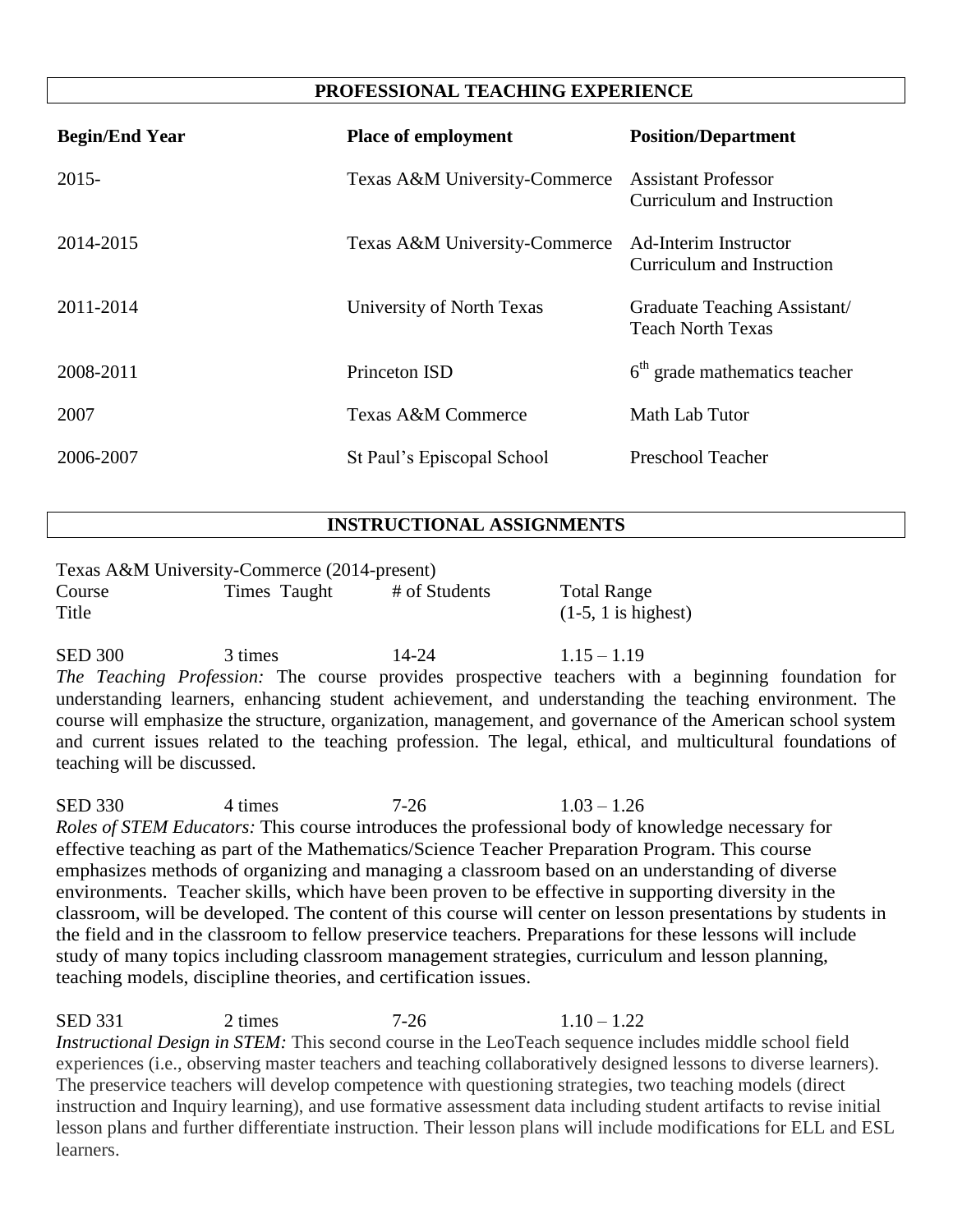SED 332 4 times 7-26 1.08 – 1.43 *Project Based Learning in STEM:* This third course in the LeoTeach sequence includes high school field experiences. The preservice teachers will develop competence with the project based learning model through designing and carrying out an exploratory investigation of an integrated lesson. They will create and present a final project suitable for a high school classroom. Experiences with research design, implementation, and data analysis will be the foundation for a teacher inquiry project carried out during SED 330 and SED 331. As part of learning about PBL, they will conduct their own PBL about special education by creating a handbook about special education, plus present authentic findings that answer a driving question presented by professor.

SED 401 8 times 27-63 1.00 – 1.13 *Technology Infused Curriculum and Assessment in Field-Based Environments (in conjunction with SED 400):* An experiential component in which future public school teachers design and implement curriculum and model the use of a variety of classroom assessment techniques. The resident teachers will use cutting edge technologies for both creating and assessing lessons. Special attention will center on the alignment of curriculum, instruction, and testing. Prospective teachers will achieve knowledge and skill by observing and assisting middle/secondary public school teachers in classroom situations.

SED 404 8 times 27-63 1.00 – 1.13 *Secondary Teaching Practicum (in conjunction with SED 405):* SED 404 – Supervised resident teaching experiences in the secondary school classroom. Regular seminar sessions will focus on the situations, questions, and concerns that arise directly from the resident teachers' experiences in secondary public school classrooms.

EDCI/SED 597 2 times - fully online 11-17 May-mini, no record of rating *What Teachers Need to Know About Assessment:* Focuses on formal and informal assessment strategies to be used by teachers of secondary students. Topics will include reliability, validity, bias, performance assessment, portfolios, affective assessment, standardized test score interpretation, and formative assessment. Particular attention will be given to practical applications of the assessment of learners within a particular classroom setting and curricular context.

SED 521 2 times 12-24 1.21-1.32 *Models of Teaching Secondary:* This course explores the models of instruction, with emphasis on the associated theories of teaching and learning. The course encourages teachers to integrate the models into practice and offers opportunities for research on the connections between teaching and learning theories, cognitive psychology, and educational philosophies.

EDCI/SED 597 1 time 16 1.15 - 1.19 *Integrated Earth Science and Math:* The course is designed to meet the following objectives and provide research-based practice experiences based on the 4 strands from *Ready, Set, Science!* (National Academies Press, 2008) along with research-based practices to create discussion based mathematics and science classrooms. The course content will focus on grades 4-6 selected science and mathematics concepts outlined in the Texas Essential Knowledge and Skills (TEKS) and best practices to incorporate this content and technology into the classroom. While the focus will be on upper elementary and middle school classroom applications, the content level instruction will be at a higher level. Experts in selected topics in science, mathematics, technology, and engineering and will also participate in class instruction.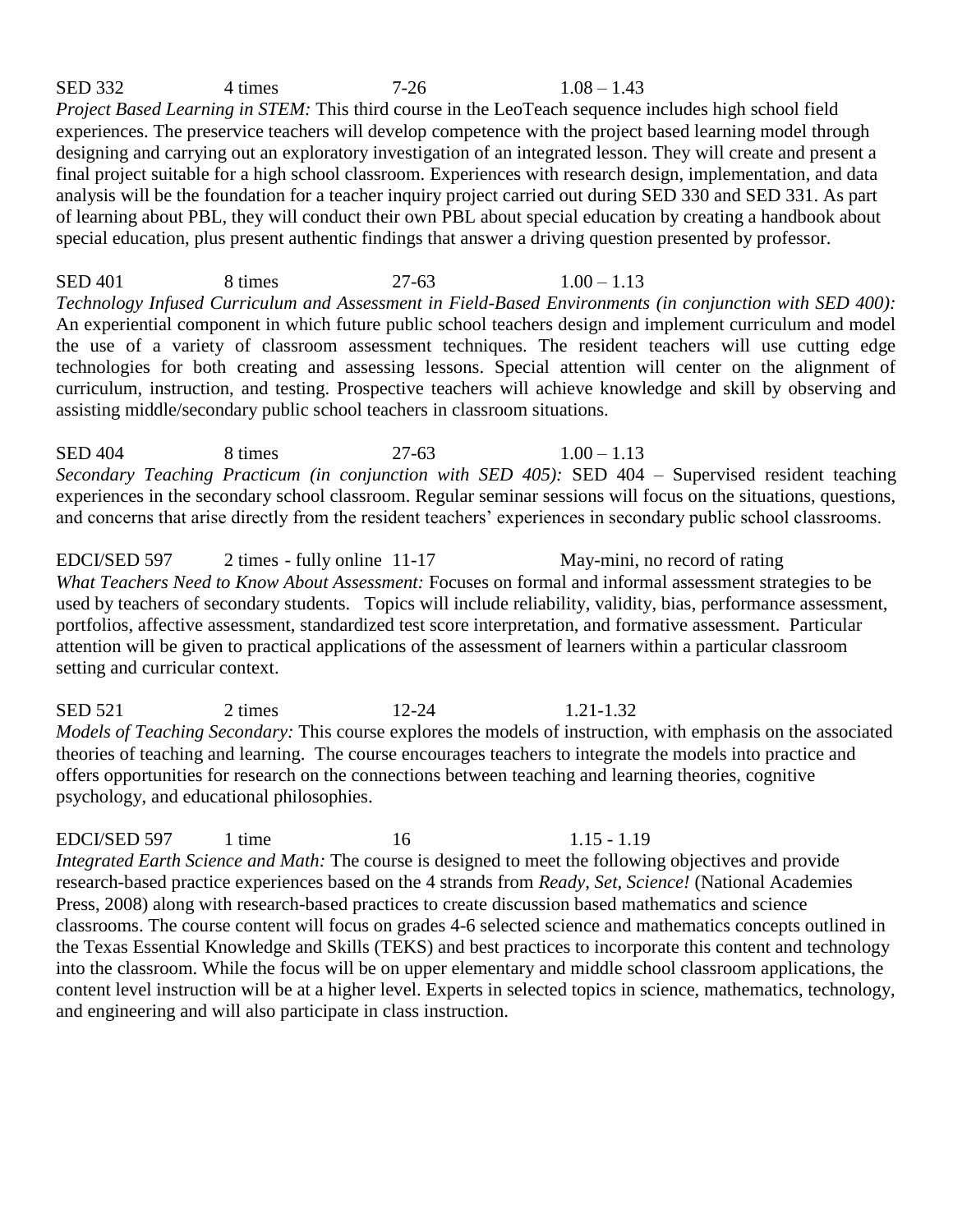## **GRADUATE & UNDERGRADUATE STUDENTS**

- A. Dissertation Memberships Shea Regian, Dissertation Committee
- B. Honors Students Claire Callaghan, Thesis Advisor Taylor Hardin, Thesis Advisor
- C. LeoScholar Awarded Chris Hernandez, LeoScholar Supervisor

### **EXTERNAL GRANTS**

2017 Submitted Noyce Grant, #1758395, National Science Foundation (NSF), Co-PI, \$1.2 million

2017 Teacher Quality Grant, Texas Higher Education Coordinating Board, Co-PI, \$105,874

2016 Teacher Quality Grant, Texas Higher Education Coordinating Board, Co-PI, \$150,000

# **PUBLICATIONS**

# **Refereed**

#### **2017**

- Fields, M., Williams, J.J., & Isbell, L. (2017). Changes in preservice teacher beliefs: Indication of Learning. *The Texas Forum of Teacher Education, 7,* 21-27*.* [http://www.txate.org/assets/pdf](http://www.txate.org/assets/pdf-files/forum/2017/forum-2017-fields-williams-and-isbell.pdf)[files/forum/2017/forum-2017-fields-williams-and-isbell.pdf](http://www.txate.org/assets/pdf-files/forum/2017/forum-2017-fields-williams-and-isbell.pdf)
- Fields, M., Regian, S., Sinclair, B., & Naizer, G. (2017). Perspectives change on STEM integration: Or do they?. Paper presented School Science and Mathematics Association: 2017 Annual Convention, Lexington, KY. SSMA.

#### **In Press**

- Fields, M., & Isbell, L. (in press, 2018). A culturally candid response: Tale of two professors' reflection. *Curriculum Teaching and Dialogue*.
- Fields, M., & Isbell, L. (in press, 2019). Remember your 'why' to teaching! 4 strategies to motivate and encourage beginning teachers. *New Teacher Advocate*.
- Isbell, L., Cranmore, J., & Fields, M. (in press, 2018). High school students' perceptions of teacher preparation programs*. Teacher Education and Practice*.

### **Submitted**

Watson, C., Van Tassell, F., & Fields, M. Beliefs of mathematics pre-service teachers about project-based learning. *Action in Teacher Education.*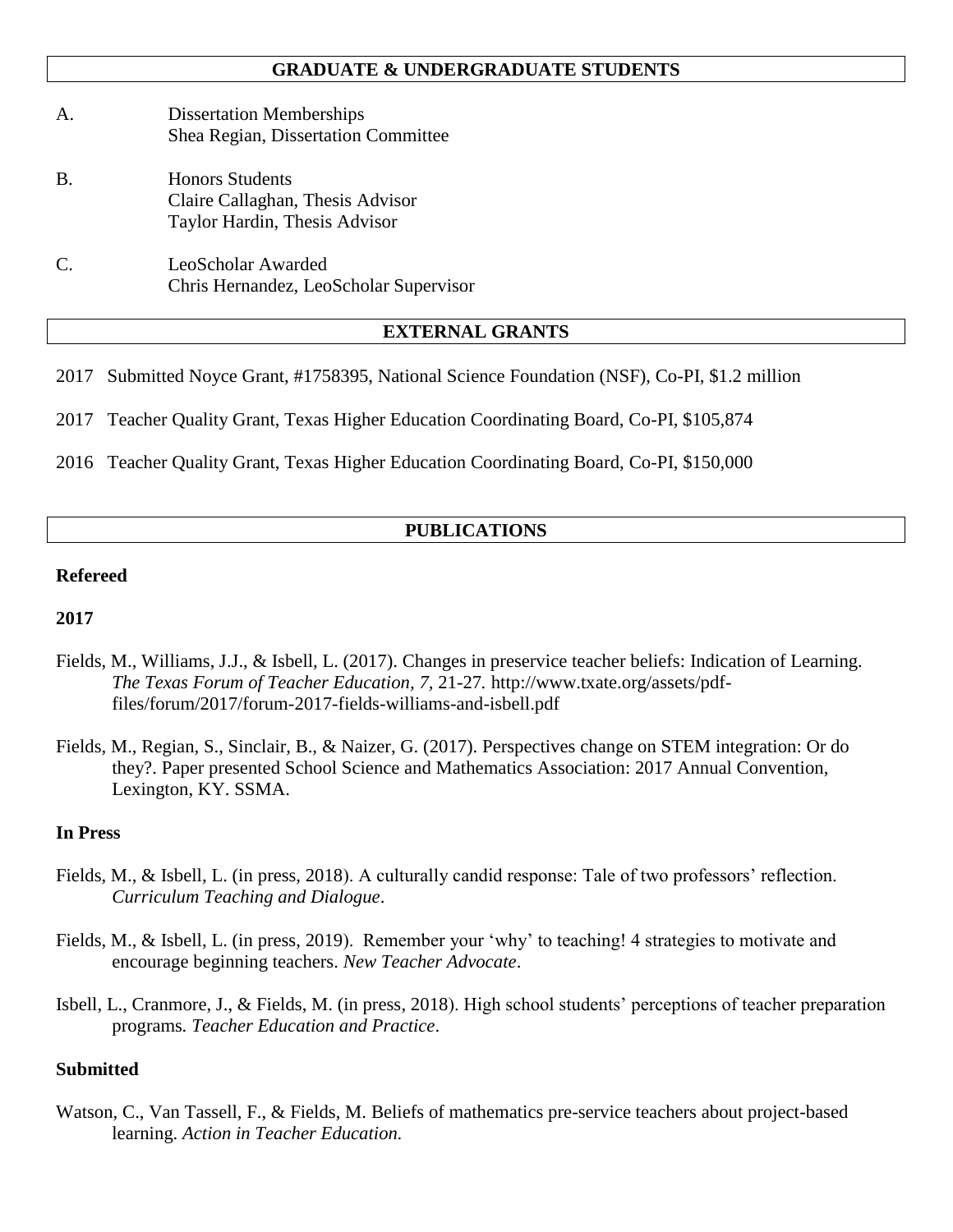## **Research Presentations**

## 2018

Fields, M. & Isbell. L, Williams. J. (2018, February). Inquiry-based lessons: Observing preservice teachers progress and understanding perceptions. Southwest Educational Research Association. New Orleans, LA.

# 2017

- Fields, M. & Williams, J. (2017, October). Preservice teacher early beliefs as indicators of Learning. American Association for Teaching and Curriculum. Denver, CO
- Fields, M., Regian, C., Sinclair, B., & Naizer, G. (2017, November,). Perspectives change on STEM integration: Or do they? School Science and Mathematics Association. Lexington, KY
- Isbell, L., Fields, M., & Naizer, G. (2017, February). Motivation of preservice teachers classroom development. Southwest Educational Research Association. San Antonio, TX.

# 2016

Fields, M. & Faulkenberry, E. (2016, February). Examining teacher preparation through the lens of transfer of learning. Research Council on Mathematics Learning (RCML). Orlando, FL

# 2015

Fields, M. & Blount. K. (2015, October). Integrating content and pedagogy within and beyond STEM for secondary pre-service teachers. School Science and Mathematics Association, Oklahoma City, OK

# 2014

- Fields, M. (2014, February). Support For High School Math teachers Through Induction. Research Council on Mathematics Learning (RCML). San Antonio, TX.
- Watson, C., Asim, S. & Fields, M. (2014). Beliefs of STEM Pre-Service Teachers Towards PBI. T-STEM Center Coalition 7th Annual STEM Conference. Dallas, TX.

### 2013

- Fields, M. (2013, February). TNT Pre-Service Teachers Perceptions of Teaching: A Qualitative Study Research Council on Mathematics Learning (RCML). Tulsa, OK.
- Fields, M. & Tunks, J. (2013, November). Freshman Pre-Service Teachers' Perceptions of Teaching: A Perspective from STEM Majors. University of North Texas Graduate Exhibition Poster Presentation. Denton, TX.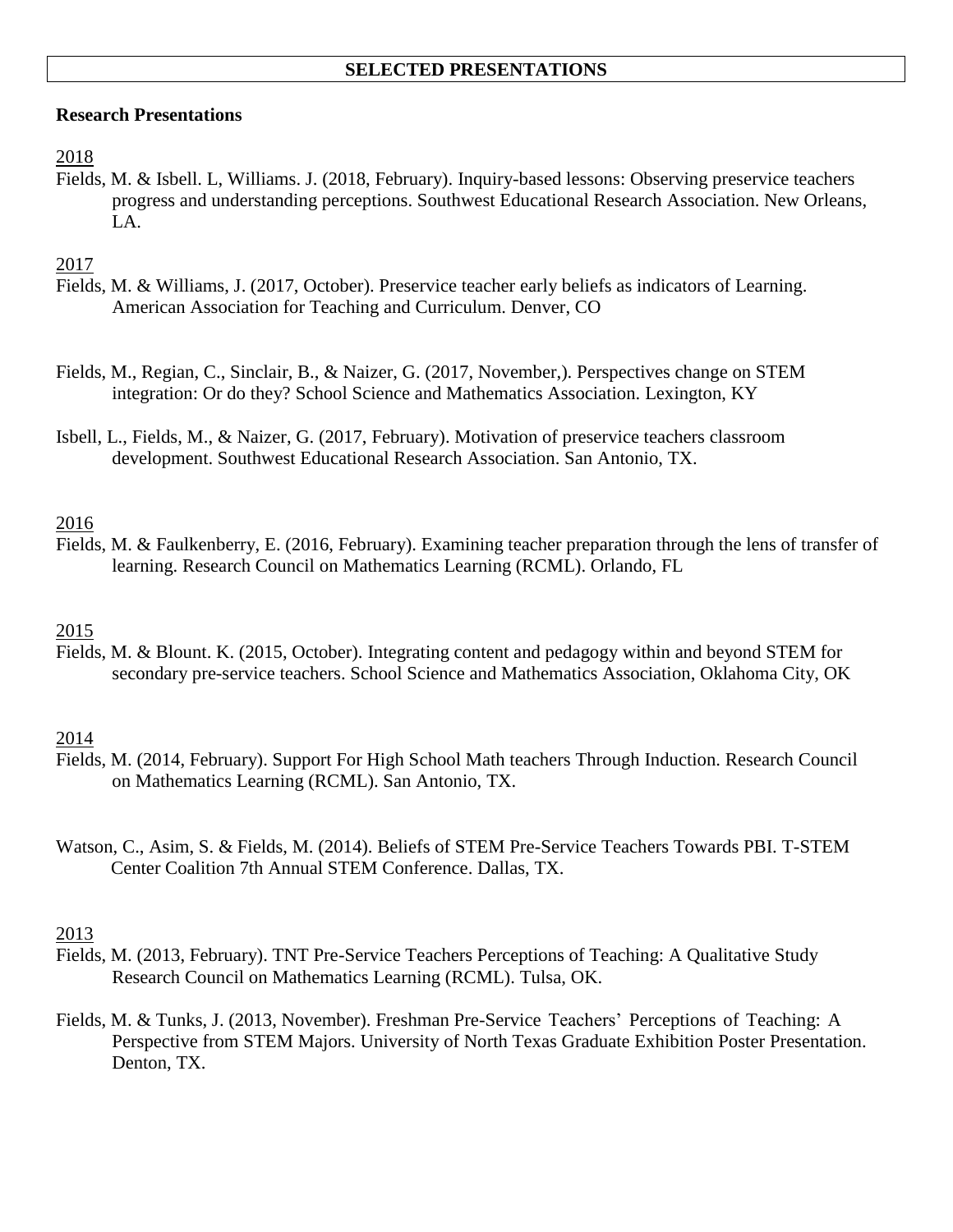## **Service Presentations**

2016

- Teaching STEM to in-service teachers via geology-based field experiences. School Science and Mathematics Association, Phoenix, AZ/ syllabus share.
- Ratios, Proportional Reasoning, Golden Ratio, Measurement. Conference for the Advancement of Mathematics Teacher, San Antonio, TX/ activities for middle school math teachers.

### 2015

Ratios, Proportional Reasoning, Measurement. Conference for the Advancement of Mathematics Teacher, San Antonio, TX/ activities for middle school math teachers.

### 2014

Integrating children's literature into math classes. Bill Martin Symposium, Texas A&M University-Commerce/ reading activities for elementary and middle school math teachers.

# **PROFESSIONAL SERVICE**

#### **Department**

| Year                          | Organization                                              | <b>Office</b>                                 | <b>Assignment</b>                                                                                            |
|-------------------------------|-----------------------------------------------------------|-----------------------------------------------|--------------------------------------------------------------------------------------------------------------|
| $2016 - 2017$                 | Secondary/All-level<br><b>Student Teaching</b><br>Program | Co-Coordinator                                | Program coordination of<br>seminars and courses                                                              |
| $2014 - 2017$                 | LeoTeach Program                                          | <b>Course Lead for SED</b><br>330, 331, & 332 | Design and plan course<br>instruction for the series<br>of courses for STEM<br>secondary education<br>majors |
| $2014 - 2017$                 | Secondary/LeoTeach<br>Committee                           | <b>Committee Member</b>                       | Plan student outcomes<br>Discuss course changes<br>Analyze course offerings                                  |
| $2014 - 2017$                 | LeoTeach Council                                          | <b>Conference Committee</b>                   | Plan annual conference                                                                                       |
| $2014 - 2016$                 | <b>Bill Martin Symposium</b>                              | <b>Conference Committee</b>                   | Committee<br>Member/Donations and<br>Door Prizes                                                             |
| <b>College and University</b> |                                                           |                                               |                                                                                                              |

| Year | <b>Organization</b>                   | Office | <b>Assignment</b>                                      |
|------|---------------------------------------|--------|--------------------------------------------------------|
| 2018 | 2018 A&M Annual<br>Research Symposium | Judge  | Judge Oral and Poster<br><b>Research Presentations</b> |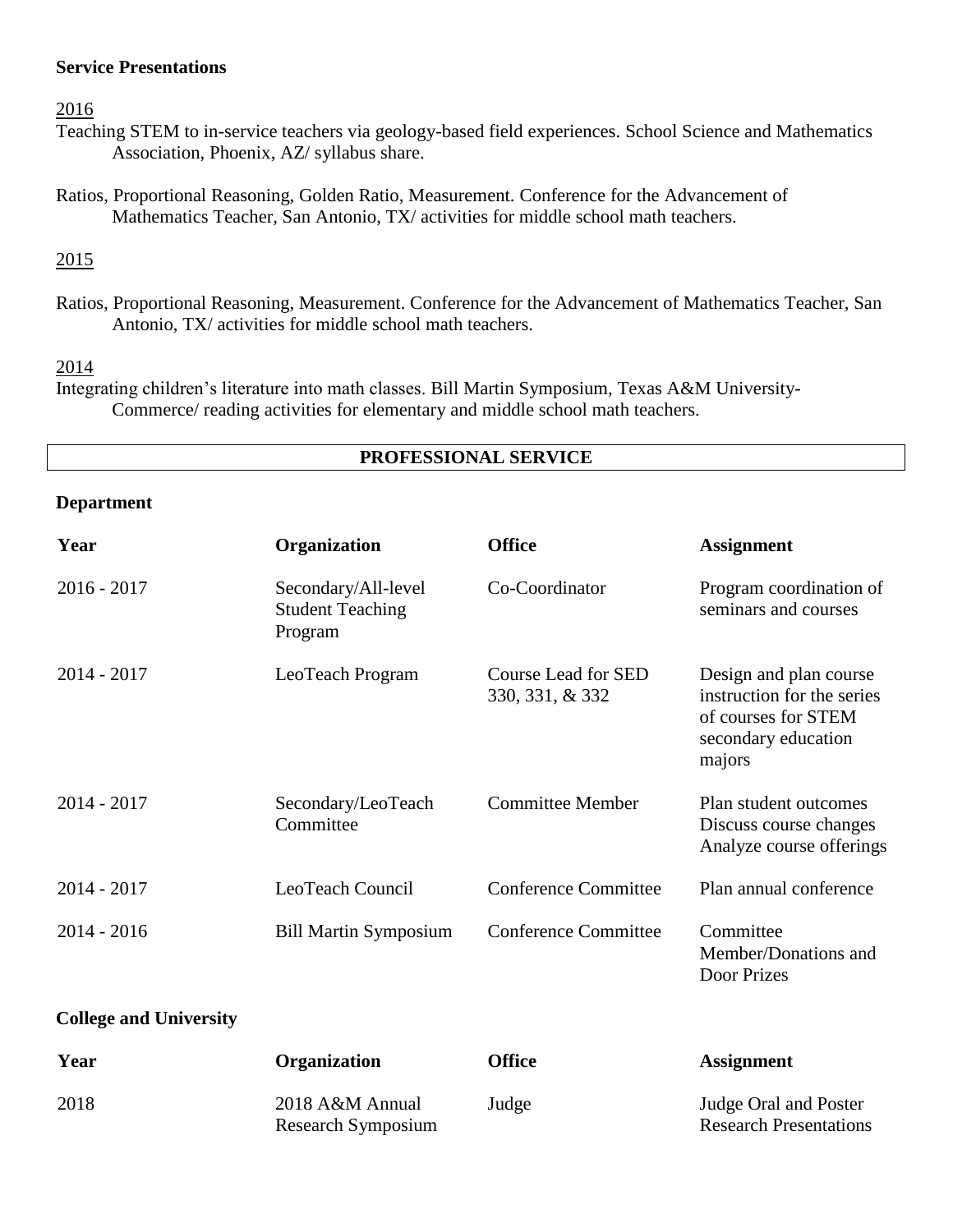| 2018                      | <b>NETCAT Collaboration</b>                                                 | <b>Invited Presenter</b>                           | Presenter to $8th$ graders<br>about C&I Teacher<br><b>Preparation Programs</b> |
|---------------------------|-----------------------------------------------------------------------------|----------------------------------------------------|--------------------------------------------------------------------------------|
| 2015-2018                 | <b>Faculty Development</b><br><b>Leave Committee</b>                        | <b>TAMUC University</b><br>Committee               | Committee<br>Member/Review<br>Proposals for<br>Developmental Leave             |
| <b>State and National</b> |                                                                             |                                                    |                                                                                |
| Year                      | Organization                                                                | <b>Office</b>                                      | <b>Assignment</b>                                                              |
| 2017                      | School Science and<br>Mathematics<br>Association (SSMA)                     | <b>Invited Reviewer</b>                            | Reviewed articles                                                              |
| 2017 - 2019               | Research Council of<br>Mathematics (RCML)                                   | <b>Conference Committee</b>                        | Review<br>Proposals/During<br><b>Conference Duties</b>                         |
| 2017                      | <b>Southwest Education</b><br><b>Research Association</b><br>(SERA)         | <b>Invited Reviewer</b>                            | Reviewed conference<br>proposals                                               |
| $2016 - 2017$             | Research Council of<br>Mathematics (RCML)                                   | Nominated Position/<br><b>Conference Committee</b> | Program Co-Chair                                                               |
| 2016                      | School Science and<br><b>Mathematics</b><br>Association (SSMA)              | <b>Invited Reviewer</b>                            | <b>Reviewed articles</b>                                                       |
| 2016                      | <b>Connect to Learn Online</b><br>(C2L)                                     | Reviewer                                           | Reviewed conference<br>proposals                                               |
| 2014-2015                 | <b>UNT/COE Doctoral</b><br><b>Student Association</b>                       | Vice President                                     | Plan annual conference                                                         |
| 2006-2007                 | Council of Teachers of<br>Mathematics, Texas<br>A&M University-<br>Commerce | President                                          | Lead, acquire<br>scholarships for<br>members                                   |

# **PROFESSIONAL MEMBERSHIPS**

| 2017-present    | American Association for Teaching and Curriculum  |
|-----------------|---------------------------------------------------|
| $2016$ -present | <b>Southwest Educational Research Association</b> |
| $2015$ -present | School Science and Mathematics Association        |
| 2006-present    | National Council of Teachers of Mathematics       |
| $2011$ -present | <b>Research Council on Mathematics Learning</b>   |